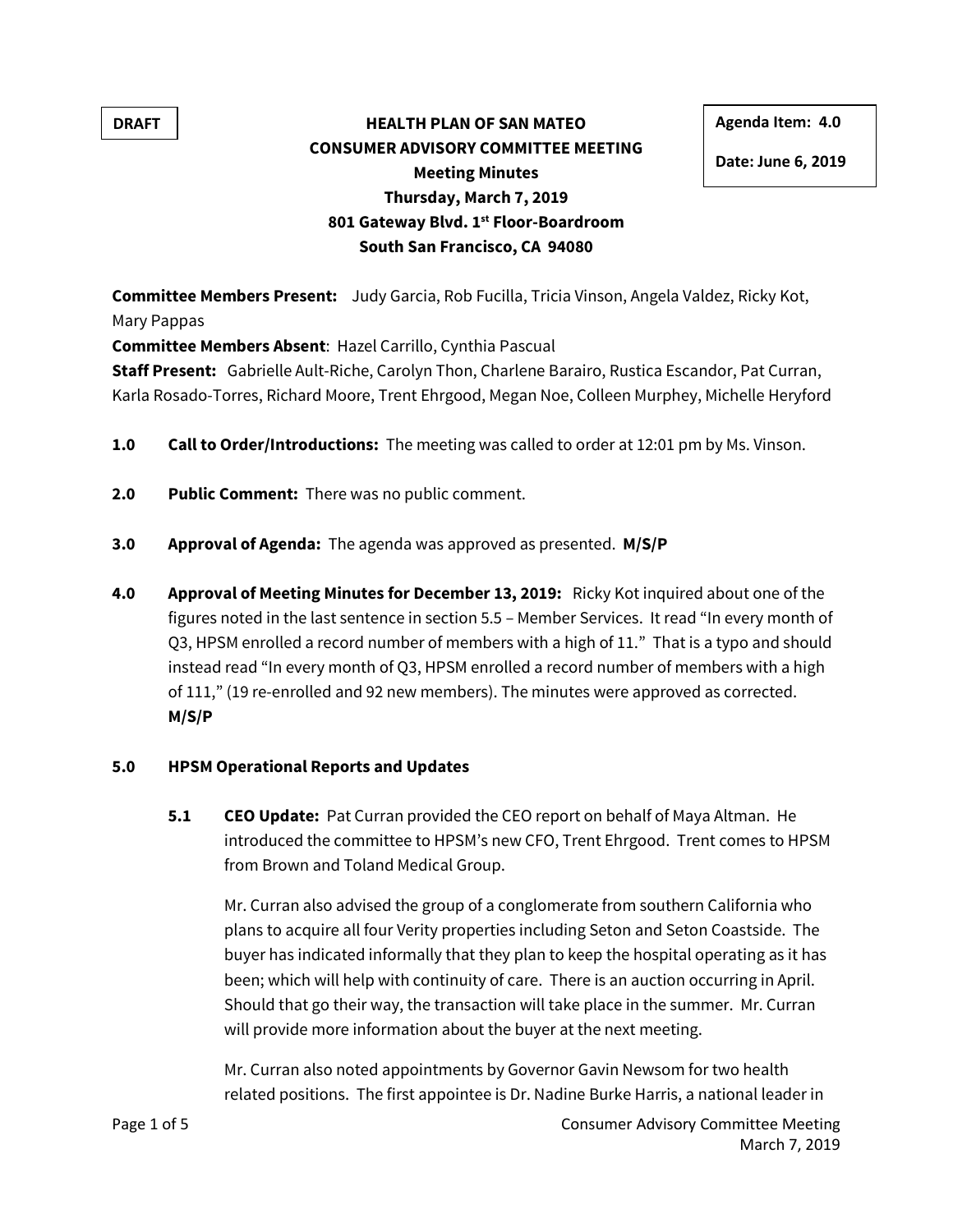pediatric medicine. She will serve as California's first-ever Surgeon General. The second is Kris Perry, a national leader in early childhood policy. She will serve as Deputy Secretary of the California Health and Human Services Agency for Early Childhood Development and Senior Advisor to the Governor on Implementation of Early Childhood Development Initiatives.

He also informed the group about the proposal by Governor Newsom to carve out pharmacy benefits from all health plans. HPSM does not feel this is in the best interest of their members and not good for integration of care. If passed, implementation would not occur until January of 2021.

Mr. Curran also updated the group on Long Term Care. He advised the group of the creation of a Long Term Care Partnership program; the group includes 11 Skilled Nursing Facilities that meet quarterly to address important issues like access to skilled nursing and LTC and improving quality at the facilities. They would also like to attempt building a new payment model. The group has met twice so far and will continue meeting thru October.

Mr. Curran updated the group on the proposed Dental program; HPSM is continuing to explore administering dental access locally instead of at the state level. The Plan is currently working on a financial analysis to see what such a program would cost. The State has very low utilization and low rates, which HPSM would like to improve. HPSM has been meeting with community stakeholders who have been very supportive. The next step is to update the Commission at the March meeting. The final recommendation should be presented to the Commission in June.

Mr. Curran notified the group that HPSM has decided not to go forward with the Health Homes program, a proposed state program to fund activities to coordinate care for members. HPSM did not see the interest required from community organizations and clinics.

Finally he updated the group on NCQA (National Committee for Quality Assurance); HPSM did very well. There are two corrective action items that need to be addressed with BHRS. HPSM won't receive official approval until early 2020.

**5.2 CMO Update:** Dr. Moore reported on behalf of Dr. Susan Huang. He updated the committee on the termination of contracts by the Verity group as part of the Seton transition. It has not been a seamless process and many members are being left out or are being referred to providers who are not contracted with HPSM. HPSM is taking steps to ensure their members are not adversely affected by the termination of these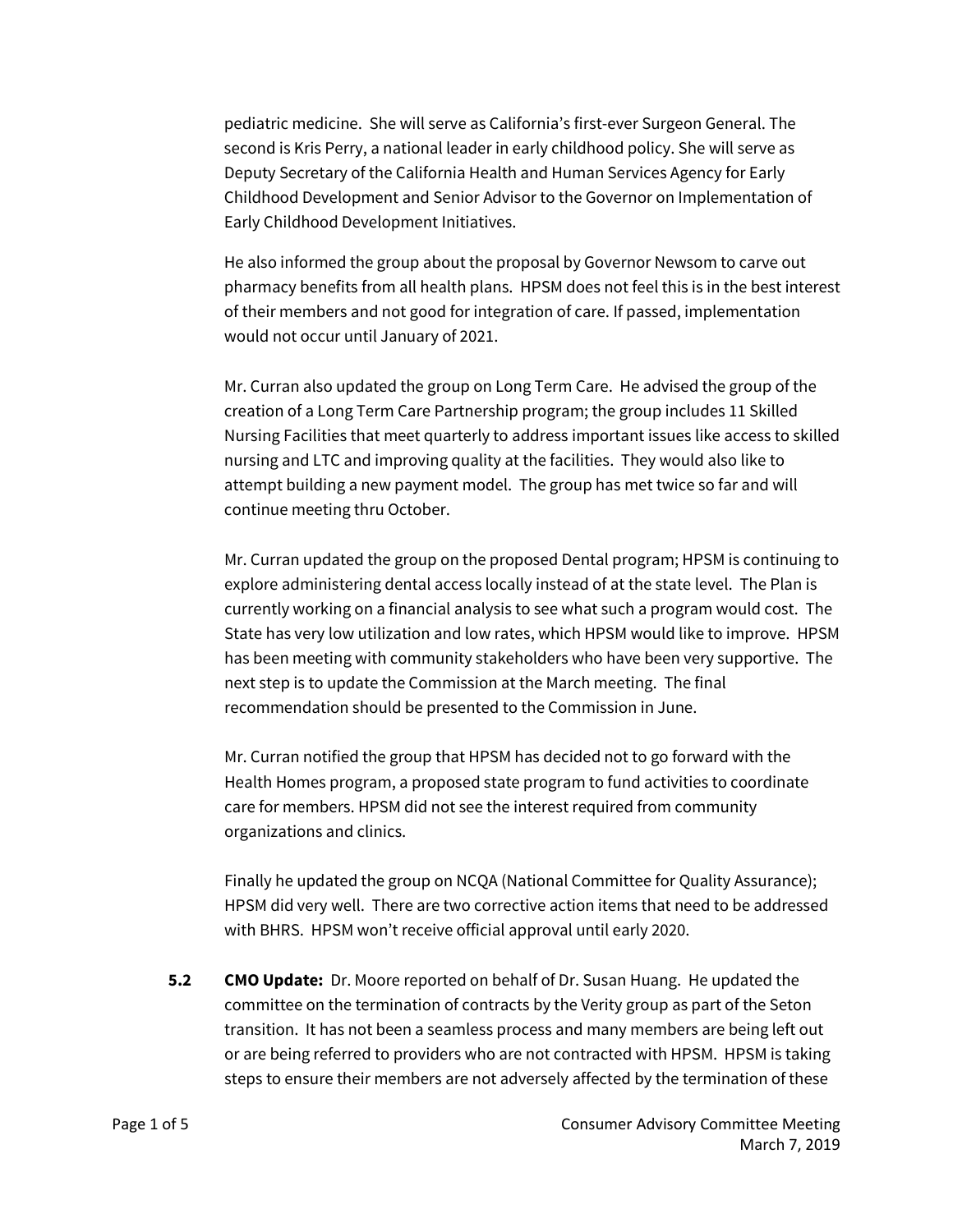contracts. Members who had been assigned to PCP's have been reassigned by Member Services.

Dr. Moore also reported on the Influenza outbreak at Seton Coastside. A number of residents and staff are confirmed with the flu and as a result the facility cannot take new patients. HPSM has asked Seton Hospital to help with the SNF beds available on the 9<sup>th</sup> floor. He also reminded the group that the current flu strain going around is the H1N1. The flu vaccine efficacy level is 47% this year, which is better than last year's.

Dr. Moore also reported on the AFSCME strike by the County involving the Human Services Agency. This was a 2 day strike by County employees. If there is no agreement, the union will consider a 5 day or indefinite strike; that decision will need to be made by 66% or 2/3 of the involved employees.

HPSM will be holding a sponsored provider forum on April 23<sup>rd</sup>. The topic: Prior Authorization process. They will review current processes and the sources of the coverage criteria used to make decisions, peer-to-peer opportunities, updated treatment recommendations and/or services that HPSM should consider to remove the prior authorization requirement.

Lastly, Dr. Moore spoke about the Post-Acute Care Program with Landmark Health. There have been excellent reviews from long term care administrators. There have been some program improvements and Landmark and HPSM are conducting site visits to discuss new processes.

- **5.3 Quality Department Q1 Report**: Megan Noe reported on the HEDIS Measure Overview for Medi-Cal in 2018. She noted there were no measures below the minimum performance level (MPL) and seven above the high performance level (HPL). The 2018 Measure Overview for CareAdvantage/CMC notes successful reporting on all 45 reports required by CMS for Medicare-Medicaid plans. She reviewed all of the CMS Core Quality Withhold measures that were above the withhold benchmarks. They include:
	- Controlling High Blood Pressure (CBP)
	- Plan All-Cause Readmissions (PCR)
	- Follow-Up after Hospitalization for Mental Illness (FUH)
	- Annual Flu Vaccine (CAHPS)

She also noted the Quality Withhold changes for 2019, which include:

- Medication Adherence for Diabetes Medications NEW
- Fall Risk Management (FRM) RETIRED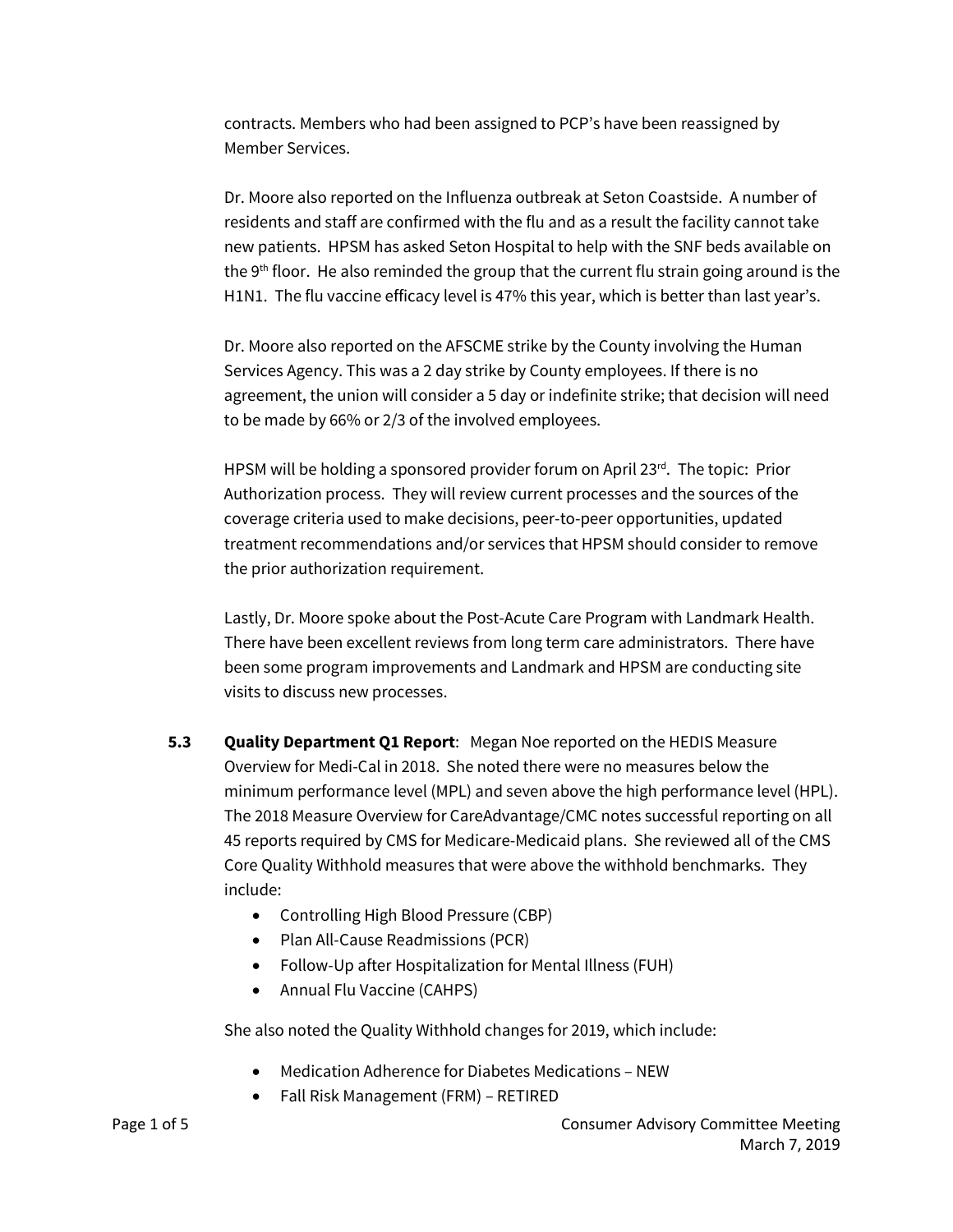• Screening for Clinical Depression and Follow-Up – RETIRED

The department is also looking at opportunities for improvement in the following areas:

- Cancer Screening
	- o Cervical Cancer Screening (CCS)
	- o Breast Cancer Screening (BCS)
	- o Colorectal Cancer Screening (COL)
- Asthma Medication Ratio (AMR)
- Timeliness of Prenatal Care (PPC)
- Plan All Cause Readmissions (PCR)
- Diabetes Measures (CDC) and Medication Adherence New!

The department's HEDIS goals for 2019 include increasing timely prenatal care from 83.88% to 87.06%, increasing the Medi-Cal Asthma Medication Ratio (AMR) rate of 58.15% to 62.3% and the Cervical Cancer Screening (CCS) rate from 59.95% to 60.1%.

She also spoke about the goals for the Prenatal/Postpartum Outreach program and the incentives offered. Lastly, she informed the group about how they identify members that qualify for this program as well as the outreach calls that are conducted by the Health Promotion Coordinator.

- **5.4 Grievance and Appeals:** Ms. Ault-Riche reviewed the Grievance and Appeals report. The Unit has struggled with case timeliness in Q3 and Q4; however changes to the case review process are expected to have a positive effect in 2019. The department has also added additional staff to conduct case reviews. They expect these additional resources will reduce the care turnaround time and improve timeliness.
- **5**.**5 Provider Services**: Ms. Murphey spoke of the Provider Services department's efforts to obtain a Palliative Care and Diabetes Prevention Provider. The DPP in particular has been hard to find. This benefit is a new one for both Medi-Cal and Medicare members and as such there are a strict set of requirements providers would need to adhere to, including recognition of the curriculum by the Centers of Disease Control. They have identified a couple of potential providers and hope to have one in network soon.

They are also working with Verity Providers from the Professional Group at Seton. Some of the providers are not sure if they will join an existing group or not. In the meantime PS is actively working to keep them contracted. PS has also been working with SOAR, an orthopedic provider to bring them into the network before they officially leave Verity. The goal is to get that in place before June.